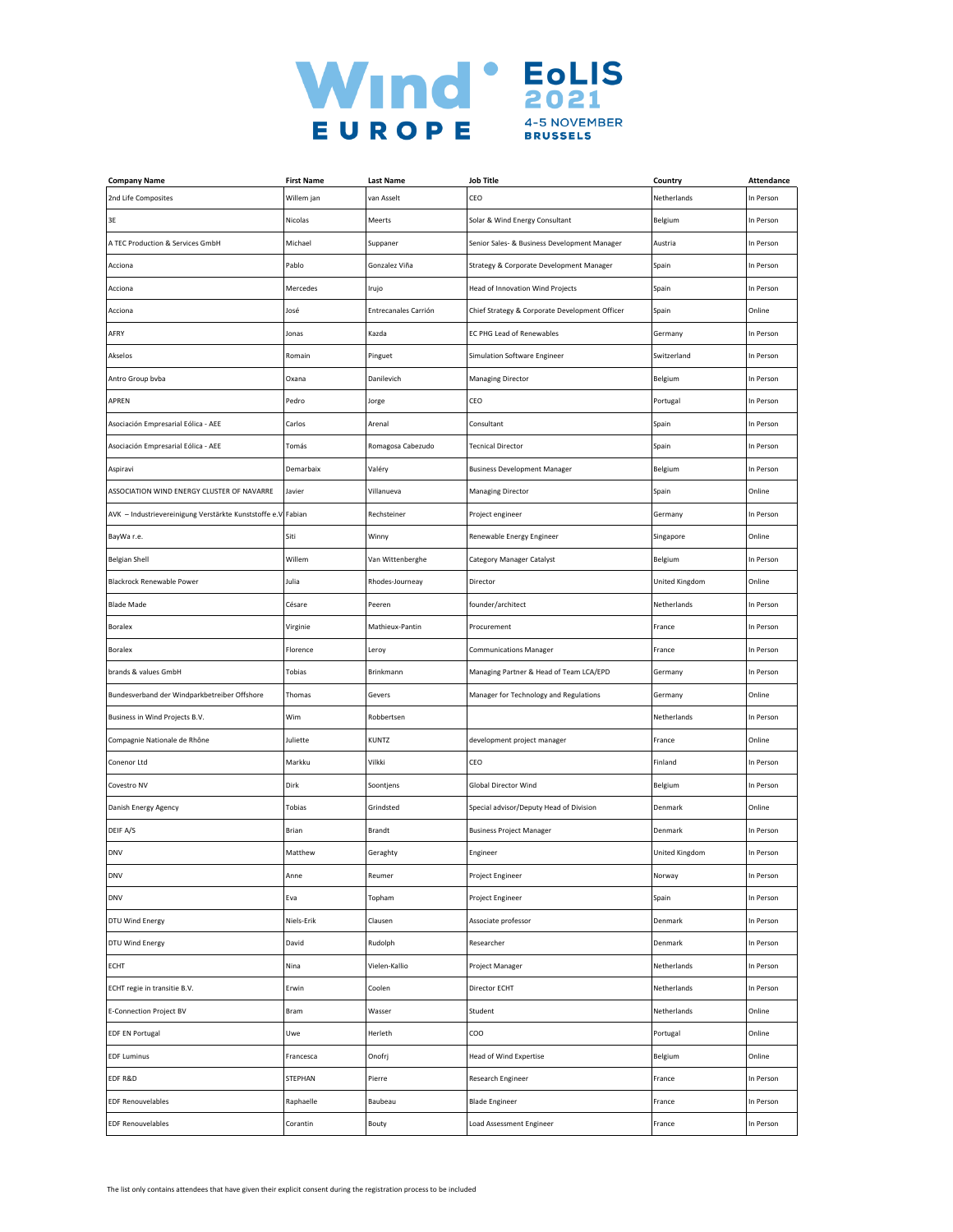

| <b>Company Name</b>                     | <b>First Name</b> | <b>Last Name</b> | <b>Job Title</b>                                        | Country    | Attendance |
|-----------------------------------------|-------------------|------------------|---------------------------------------------------------|------------|------------|
| <b>EDP Renewables</b>                   | Aurea             | Quenouille       | <b>Environmental specialist</b>                         | France     | Online     |
| EIB - European Investment Bank          | Marc              | Dufour           | <b>Energy Specialist</b>                                | Luxembourg | In Person  |
| Eickhoff Antriebstechnik                | Hendrik           | Noster           | Sales Engineer                                          | Germany    | In Person  |
| Elettricità Futura                      | Alessio           | Cipullo          | <b>Head of Technical Affairs</b>                        | Italy      | In Person  |
| Elettricità Futura                      | Riccardo          | Frigerio         | Regulatory Affairs Officer                              | Italy      | In Person  |
| Elicio NV                               | Pieter            | Dehaene          | Manager Procurement Wind                                | Belgium    | In Person  |
| <b>EMD International</b>                | René              | Slot             | R&D Engineer                                            | Denmark    | Online     |
| emlyon business school                  | Victor            | Martin           | Student                                                 | France     | In Person  |
| <b>ENEL Green Power</b>                 | Silvia            | Olivotto         | Wind Innovability Product Owner                         | Italy      | In Person  |
| Enercon                                 | Ulrich            | Schulze Suedhoff | Head of Region Central/North/East                       | Germany    | In Person  |
| Enercon                                 | Heiner            | Sweers           | Head of Team Health Monitoring & Reliability            | Germany    | Online     |
| Enercon                                 | Mikael            | Månsson          | Sales Manager                                           | Germany    | Online     |
| Enercon                                 | Eva               | Sjögren          | Sales Manager                                           | Germany    | Online     |
| <b>ENERCON GmbH</b>                     | Xing              | LIN              | <b>Sales Technical Support</b>                          | France     | Online     |
| Energa OZE SA                           | Bartlomiej        | Marchut          | Vicepresident                                           | Poland     | Online     |
| <b>Energieteam Exploitation</b>         | Denis             | <b>BIOT</b>      | <b>Operations Director</b>                              | France     | Online     |
| <b>ENGIE</b>                            | Evert             | VAN DE VELDE     | Asset Engineer                                          | Belgium    | In Person  |
| ENGIE                                   | Nicolas           | Quiévy           | Wind Technology Manager                                 | Belgium    | In Person  |
| <b>ENGIE</b>                            | thomas            | fabritius        | <b>VP Operations</b>                                    | France     | In Person  |
| <b>ENGIE</b>                            | Thibaud           | <b>UHL</b>       | O&M REX Manager Konwledge Officer                       | France     | Online     |
| ENI                                     | Serena            | Lamberti         | Wind technology specialist                              | Italy      | In Person  |
| <b>ENS-Danish Energy Agency</b>         | Ulrike            | Christensen      | Special Advisor                                         | Denmark    | Online     |
| EPE                                     | Flavio            | Rosa             | Analyst                                                 | Brazil     | Online     |
| EPE                                     | Josina            | Ximenes          | Mechanical Engineer                                     | Brazil     | Online     |
| <b>EPRI Europe</b>                      | Benjamin          | Gallagher        | Senior Tecnhnical Leader                                | Ireland    | In Person  |
| Equinor                                 | Martin            | Pettersson       | <b>O&amp;M</b> Engineer                                 | Norway     | Online     |
| <b>ERG Power Generation</b>             | Costantino        | Deperu           | Chief Engineering Development Officer                   | Italy      | In Person  |
| ERG SPA                                 | Alessandro        | LAGOSTENA        | Public Affairs - Head of Energy & Environmental Studies | Italy      | In Person  |
| <b>ESB Generation &amp; Trading</b>     | Eadaoin           | Farrell          | Windfarm Asset Manager                                  | Ireland    | Online     |
| European Composite Industry Association | Ben               | Drogt            | Managing Director                                       | Belgium    | In Person  |
| European Energy AS                      | янюн              | Gerling          | Business Developer Benelux                              | Denmark    | n Person   |
| <b>European Environment Agency</b>      | Shane             | COLGAN           | Expert, Circular Economy                                | Denmark    | In Person  |
| European Investment Bank                | Paolo             | Ghezzo           | Renewable Energy Specialist                             | Luxembourg | Online     |
| European Investment Bank                | Elena             | CUADROS          | Sector Engineer                                         | Luxembourg | Online     |
| EUROWATT                                | Paul              | Marchand         | Project Manager                                         | France     | Online     |
| <b>Falck Renewables</b>                 | Federica          | Inzoli           | Sustainability Officer                                  | Italy      | In Person  |
| <b>Falck Renewables</b>                 | Rob               | Gallacher        | <b>Engineering Manager</b>                              | Italy      | In Person  |
| <b>Falck Renewables</b>                 | Ira               | Todorova         | Procurement Manager                                     | Italy      | In Person  |
| <b>Falck Renewables</b>                 | Fabrizio          | Tortora          | Head of Development and JDA                             | Italy      | In Person  |
| Fiberline Composites A/S                | Christian         | Vogl             | Product Manager                                         | Denmark    | Online     |
| Finerge, S.A.                           | Bruno             | Ramos            | Development Project Manager                             | Portugal   | Online     |
| Fortech bv                              | Kris              | Aper             | <b>Construction &amp; Maintenance Manager</b>           | Belgium    | Online     |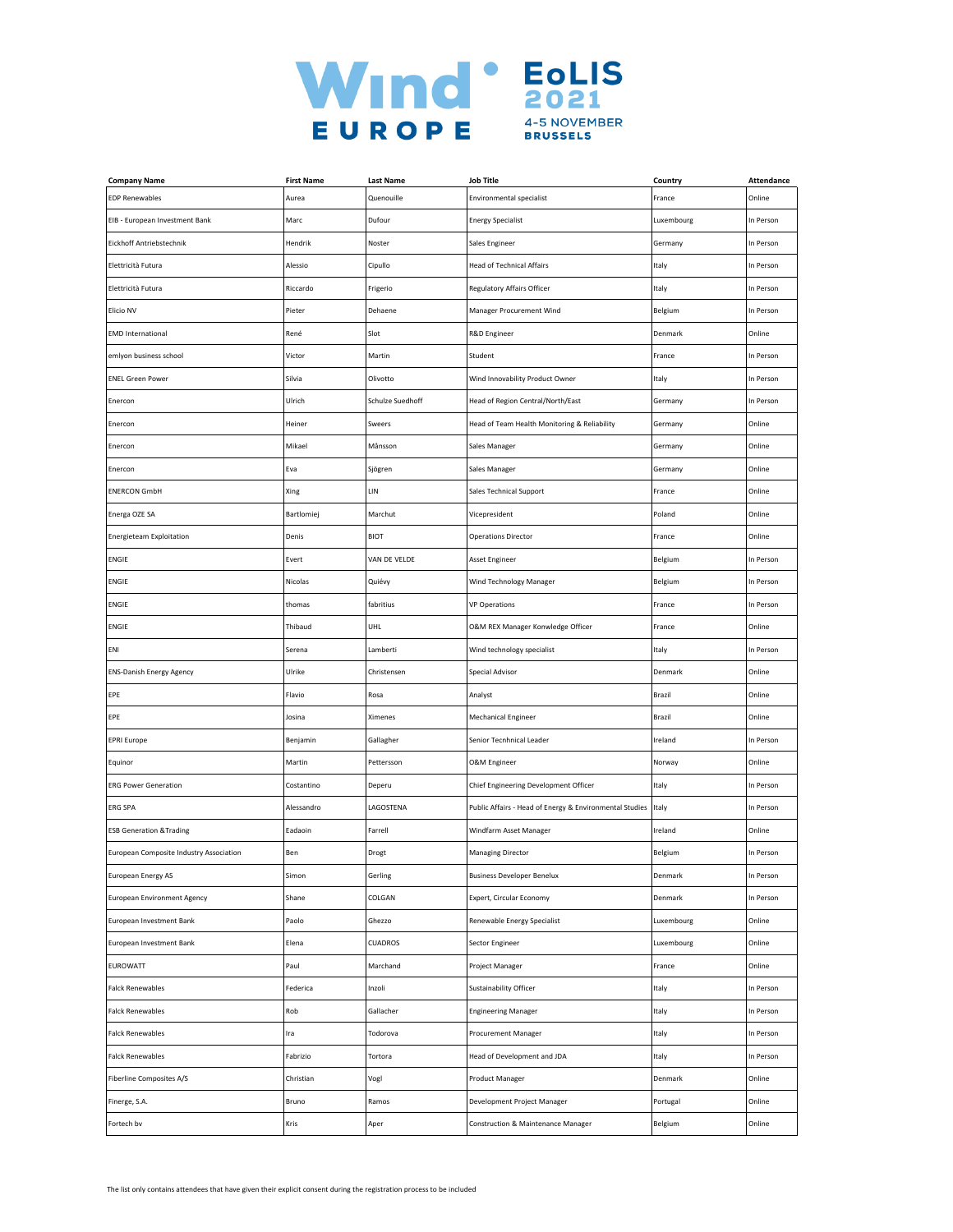

| <b>Company Name</b>                                              | <b>First Name</b> | <b>Last Name</b>                                                                     | <b>Job Title</b>                                                  | Country              | Attendance |
|------------------------------------------------------------------|-------------------|--------------------------------------------------------------------------------------|-------------------------------------------------------------------|----------------------|------------|
| France Energie Eolienne/The French Wind Energy Asso Matthieu     |                   | Monnier                                                                              | Deputy CEO                                                        | France               | In Person  |
| France Energie Eolienne/The French Wind Energy Asso Chloé        |                   | PERRADIN                                                                             | Chargée de mission                                                | France               | Online     |
| Franchetti Spa                                                   | Michele           | Frizzarin                                                                            | Eng PhD                                                           | Italy                | Online     |
| Fraunhofer Institute for Wind Energy Systems IWES                | Philipp           | Thomas                                                                               | Group Manager Global Turbine Dynamics                             | Germany              | Online     |
| Gdańska Stocznia Remontowa S.A.                                  | Piotr             | Gorski                                                                               | Project Manager                                                   | Poland               | In Person  |
| Geocycle                                                         | Eric              | Waeyenbergh                                                                          | Advocacy manager                                                  | Belgium              | In Person  |
| GOLDWIND WINDENERGY GMBH                                         | Miaomiao          | Liu                                                                                  | Mechanical Engineer                                               | Germany              | Online     |
| Guidehouse Inc.                                                  | Ana               | Amazo                                                                                | <b>Managing Consultant</b>                                        | Germany              | Online     |
| <b>Gurit Services</b>                                            | Mathieu           | Cariou                                                                               | Corporate Development & Strategy - Director                       | Spain                | In Person  |
| <b>HJHansen Recycling</b>                                        | Sophus            | Borch                                                                                | Product Manager                                                   | Denmark              | Online     |
| Holcim                                                           | Victor            | Pacheco                                                                              | <b>Innovation Process</b>                                         | Switzerland          | Online     |
| Huntsman Belgium                                                 | Petra             | Vanderstraeten                                                                       | Senior Technology manager EMEA                                    | Belgium              | In Person  |
| Huntsman Belgium                                                 | Sandy             | De Houwer                                                                            | Marketing director EMEA                                           | Belgium              | In Person  |
| <b>IBERDROLA RENOVABLES ENERGIA</b>                              | Elena             | Herraiz                                                                              | Head of Mechanical Structural Team                                | Spain                | In Person  |
| <b>IBERDROLA RENOVABLES ENERGIA</b>                              | Javier            | Ibanez                                                                               | Head of the Operations Engineering Organization                   | Spain                | In Person  |
| <b>IBERDROLA RENOVABLES ENERGIA</b>                              | Francisco         | Laverón                                                                              | <b>Enegy Prospective</b>                                          | Spain                | Online     |
| <b>IBERDROLA RENOVABLES ENERGIA</b>                              | Juan Carlos       | Rucian Castellanos                                                                   | Lead of Renewable European Associations                           | Spain                | Online     |
| iep                                                              | Modesto           | Morais                                                                               | Manager                                                           | Portugal             | Online     |
| IFPE - Federal Institute of Education, Science and Techo Juliana |                   | Lucena                                                                               | Professor                                                         | Brazil               | Online     |
| INEGI                                                            | Silvina           | Guimarães                                                                            | Senior technician of the wind Energy group and technical Portugal |                      | Online     |
| INEGI                                                            | Filipa            | Magalhaes                                                                            | Senior Technical Project Manager                                  | Portugal             | Online     |
| Institut für Textiltechnik of RWTH Aachen University             | Vanessa           | Overhage                                                                             | Research assistant                                                | Germany              | In Person  |
| <b>IRT Jules Verne</b>                                           | Sandy             | Moisan                                                                               | engineer                                                          | France               | Online     |
| IU Internationale Hochschule GmbH                                | Marc              | Hillers                                                                              | Student                                                           | Germany              | Online     |
| JAPAN NUS CO., LTD.                                              | Yumi              | Okochi                                                                               | Staff                                                             | Japan                | Online     |
| JST Power Equipment Inc                                          | Rene              | Bouyer                                                                               | <b>Business Development Manager</b>                               | <b>United States</b> | In Person  |
| KIT                                                              | Simon             | Steffl                                                                               | Research Associate                                                | Germany              | Online     |
| Koninklijk Instituut Van Ingenieurs                              | Guido             | Zwart                                                                                | Chairman                                                          | Netherlands          | In Person  |
| Lithuanian Wind Power Association                                | Urtė              | Daškevičiūtė                                                                         | CEO                                                               | Lithuania            | In Person  |
| <b>LM Wind Power</b>                                             | John              | Korsgaard                                                                            | Senior Director, Engineering Excellence                           | Denmark              | In Person  |
| uminus.                                                          | maxime            | <elder< td=""><td>senior wind expert</td><td>Beigium</td><td>ın Person</td></elder<> | senior wind expert                                                | Beigium              | ın Person  |
| Magnequench                                                      | James             | Herchenroeder                                                                        | <b>VP Technology</b>                                              | Germany              | In Person  |
| MaREI Centre, University College Cork                            | Angela            | Nagle                                                                                | PhD Candidate                                                     | Ireland              | Online     |
| Masen                                                            | Zineb             | BENKHADRA                                                                            | Project Manager                                                   | Morocco              | Online     |
| Mott MacDonald                                                   | Corentin          | Thepaut                                                                              | Offshore Wind Consultant                                          | United Kingdom       | Online     |
| nabla wind hub                                                   | Ahmed             | Moussa                                                                               | <b>Head of Business Development</b>                               | Spain                | In Person  |
| neowa GmbH                                                       | Hans-Dieter       | Wilcken                                                                              | Managing Director                                                 | Germany              | In Person  |
| Nergica                                                          | Charles           | Godreau                                                                              | Project Manager                                                   | Canada               | Online     |
| NeXtWind Management GmbH                                         | Werner            | Süss                                                                                 | Prof. Dr.                                                         | Germany              | In Person  |
| Nordex SE                                                        | Franziska         | Möller                                                                               | Technical Sustainability Specialist                               | Germany              | Online     |
| <b>NTNU</b>                                                      | Pankaj Ravindra   | Gode                                                                                 | PhD Student                                                       | Norway               | Online     |
| NVE                                                              | Magnus            | Wold                                                                                 | Engineer                                                          | Norway               | In Person  |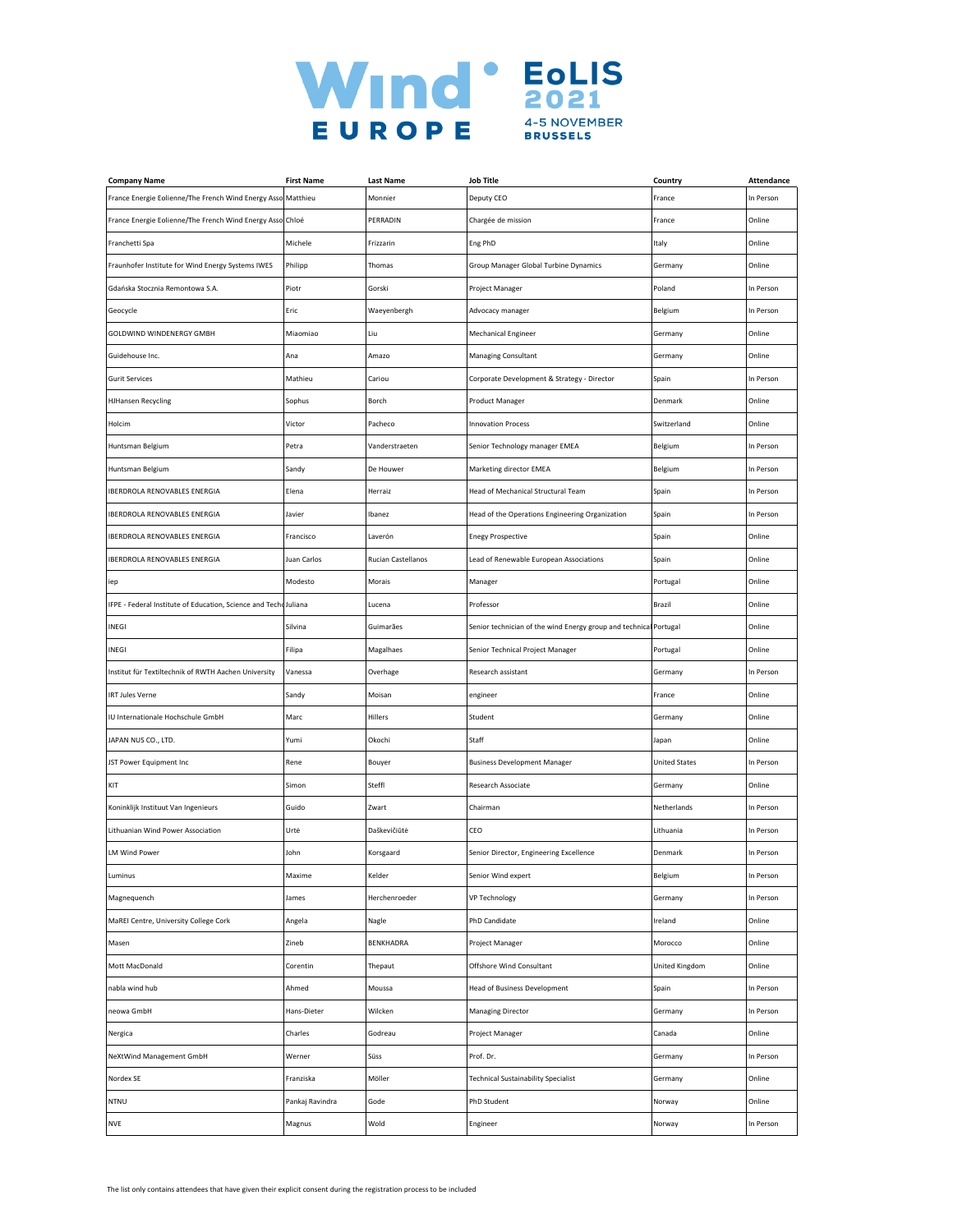

| <b>Company Name</b>                       | <b>First Name</b> | <b>Last Name</b> | <b>Job Title</b>                                              | Country        | <b>Attendance</b> |
|-------------------------------------------|-------------------|------------------|---------------------------------------------------------------|----------------|-------------------|
| Ørsted                                    | Johan             | Schoonhoven      | Sustainability Advisor                                        | Denmark        | In Person         |
| Ørsted                                    | William           | Travia           | Student Assistant                                             | Denmark        | In Person         |
| Ørsted Wind Power                         | Mattias           | Evans            | Business Graduate - OMA Business Management                   | Denmark        | In Person         |
| Ørsted Wind Power                         | Daniel Kamyno     | Rasmussen        | Project Manager                                               | Denmark        | In Person         |
| Ørsted Wind Power                         | hans-henrik       | Friis            | Senior Composite Specialist                                   | Denmark        | In Person         |
| Ørsted Wind Power                         | Amogh             | Gokhale          | Concept and Layout Engineer                                   | Denmark        | Online            |
| Ørsted Wind Power                         | Asger             | Johansen         | Concept Engineer                                              | Denmark        | Online            |
| Orsted Wind Power Germany GmbH            | Janina            | Dräger           | Senior Commercial Manager                                     | Germany        | In Person         |
| OWENS CORNING CHAMBERY INTERNATIONAL      | Anne              | Berthereau       | Vice President Innovation                                     | France         | Online            |
| PARKWIND                                  | Chris             | Blommaert        | Lead Fabrication Engineer                                     | Belgium        | In Person         |
| Pexapark AG                               | Luca              | Pedretti         | COO and Co-Founder                                            | Switzerland    | In Person         |
| Politecnico di Milano                     | Marcello          | Colledani        | professor                                                     | Italy          | In Person         |
| Polyurethane / Dow Italia                 | Giuseppe          | Vairo            | TS&D Manager                                                  | Italy          | Online            |
| Polyurethane / Dow Italia                 | Weijun            | Zhou             | <b>Principal Scientist</b>                                    | Italy          | Online            |
| Port of Aalborg Logistics                 | Martin            | Vogdrup Olesen   | Senior Business Development Manager                           | Denmark        | In Person         |
| Rare Earth Industry Association           | Nabeel            | Mancheri         | Secretary General                                             | Belgium        | In Person         |
| REBO                                      | Emmanuel          | Timmermans       | <b>Business Development Manager</b>                           | Belgium        | In Person         |
| Renewables Grid Initiative                | Roland            | Lleshi           | Project manager                                               | Germany        | Online            |
| <b>RES</b>                                | Cyril             | PIDOUX           | Sales Manager, Support Services France                        | United Kingdom | In Person         |
| <b>RES</b>                                | Karen Anne        | Hutton           | Head of Repowering & Life Extension                           | United Kingdom | Online            |
| <b>RES SAS</b>                            | Laurie            | GILBERT          | Repowering Engineer                                           | France         | In Person         |
| <b>RE-Source Platform</b>                 | Hannah            | Hunt             | <b>Impact Director</b>                                        | Belgium        | In Person         |
| RISE                                      | Cecilia           | Mattsson         | Scientist                                                     | Sweden         | In Person         |
| <b>RWE Renewables</b>                     | James             | Middleton        | Senior Expert Operations Support                              | United Kingdom | In Person         |
| RWTH Aachen                               | Luca              | Reiter           | phd student                                                   | Germany        | In Person         |
| SGRE                                      | Alexa             | Astorga Elizondo | Student Support - Strategic Portfolio Management              | Denmark        | Online            |
| SIEMENS GAMESA                            | Andrea            | Riccardi         | Strategy & BD                                                 | Italy          | In Person         |
| SIEMENS GAMESA                            | Paulina           | Hobbs            | <b>CEO Region NEME</b>                                        | United Kingdom | In Person         |
| Siemens Gamesa Renewable Energy           | Claudia           | Grotz            | <b>Head of Public Affairs Europe</b>                          | Germany        | In Person         |
| Siemens Gamesa Renewable Energy           | Paula             | Garcia Los Arcos | Head of North Europe and Middle East Sales - Services DeSpain |                | In Person         |
| iemens Gamesa Renewable Energy            | Benedikt          | Mayerle          | ead Solutions Architect                                       | )enmark        | n Person          |
| Siemens Gamesa Renewable Energy           | Jonas Pagh        | Jensen           | <b>HSE Specialist</b>                                         | Denmark        | In Person         |
| Siemens Gamesa Renewable Energy           | Christian         | Essiger          | Head of Service Global Sales & Marketing                      | Denmark        | In Person         |
| Siemens Gamesa Renewable Energy           | Ileana            | Trejo Mendoza    | <b>Technical Account Manager Americas</b>                     | Mexico         | Online            |
| Siemens Gamesa Renewable Energy           | Fernando          | Ibañez           | Head of Strategy & Business Dev                               | Spain          | Online            |
| Siemens Gamesa Renewable Energy           | Iñaki             | Cia              | Head of Service Sales Operations & Sales Enablement           | Spain          | Online            |
| Siemens Gamesa Renewable Energy           | Julien            | Mitrani          | <b>Business Intelligence Manager</b>                          | Denmark        | Online            |
| SKF Belgium NV                            | Stefan            | Lammens          | Director Business Development, SKF Energy Industries          | Belgium        | In Person         |
| SPF Economy                               | Diederik          | Moerman          | Attaché                                                       | Belgium        | In Person         |
| SRH Berlin University of Applied Sciences | Dushyant          | Paliwal          | Student                                                       | Germany        | Online            |
| SRH University of Applied Sciences        | Siddharth         | Varute           | Student                                                       | Germany        | Online            |
| <b>SSE Renewables</b>                     | Garry             | <b>Brides</b>    | Project Manager                                               | Ireland        | Online            |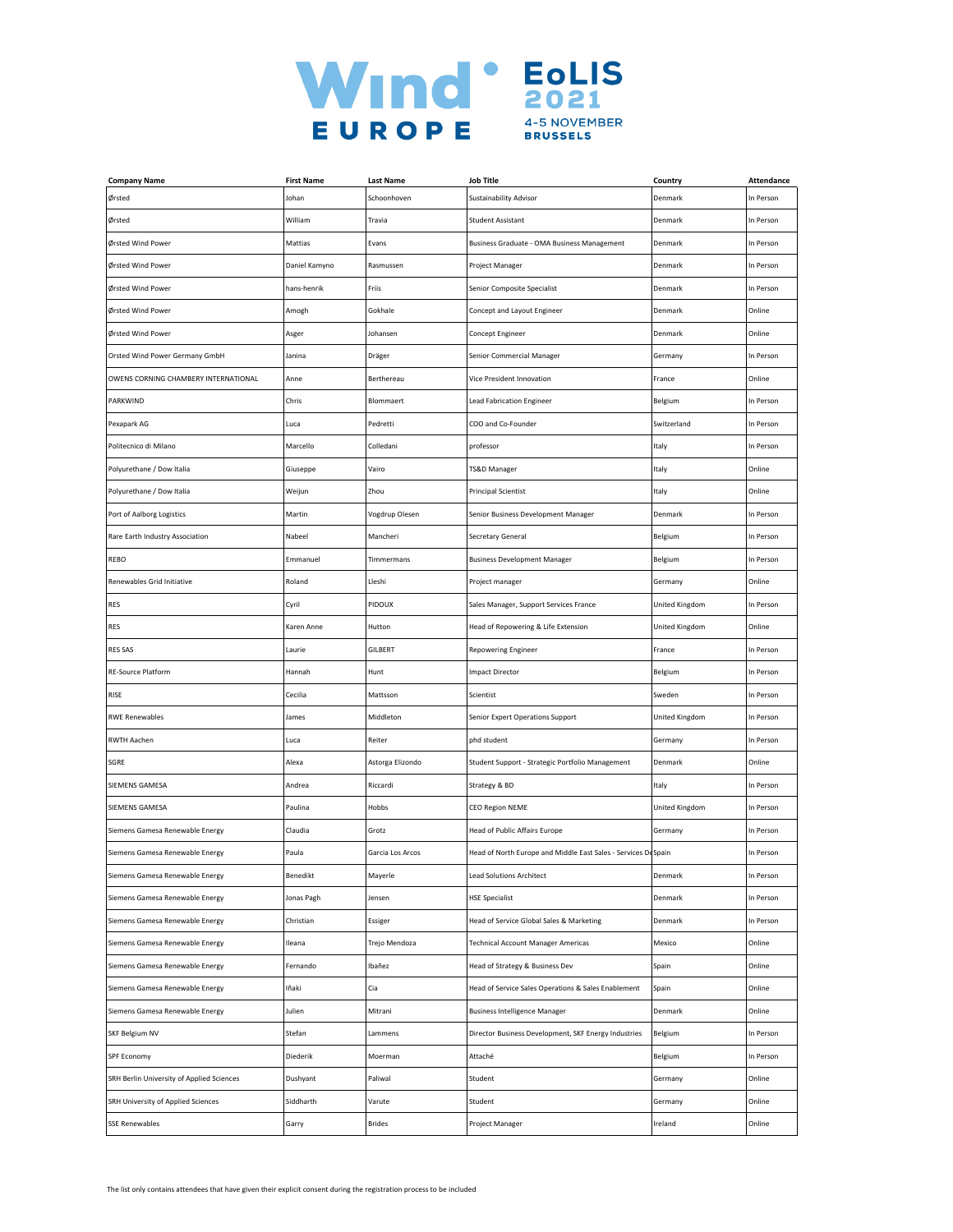

| <b>Company Name</b>                                           | <b>First Name</b> | Last Name              | <b>Job Title</b>                               | Country        | <b>Attendance</b> |
|---------------------------------------------------------------|-------------------|------------------------|------------------------------------------------|----------------|-------------------|
| <b>Tecnicas Reunidas</b>                                      | Gabriela          | Tenreiro               | Corporate Development Analyst                  | Spain          | Online            |
| The French Wind Energy Association                            | Rachel            | Ruamps                 | Economics & Industry policies                  | France         | In Person         |
| The Norwegian Ministry of Petroleum and Energy                | Monica            | Jackson                | Adviser                                        | Norway         | In Person         |
| The Norwegian Water Resources and Energy Directoral Thomas Mo |                   | Willig                 | Advisor                                        | Norway         | In Person         |
| The Swedish Wind Energy Association                           | Ylva              | Tengblad               | Project Manager                                | Sweden         | Online            |
| TNO, Netherlands Organisation for Applied Scientific ReHarald |                   | VAN DER MIJLE MEIJER   | Senior Consultant Wind Energy                  | Netherlands    | In Person         |
| TotalEnergies                                                 | <b>MRIDUL</b>     | SAKHUJA                | R&D Engineer                                   | France         | Online            |
| TOYOTA TSUSHO EUROPE                                          | Michinori         | Matsuyama              | <b>Branch Manager</b>                          | Belgium        | In Person         |
| TOYOTA TSUSHO EUROPE SA                                       | TATSUO            | <b>IWAMOTO</b>         | MANAGER                                        | Germany        | In Person         |
| Toyota Tsusho UK Ltd                                          | Hidehiko          | Sayama                 | Senior Manager (Sales)                         | United Kingdom | In Person         |
| <b>TTR ENERGY</b>                                             | Louis             | MEERT                  | Exploitation/Opération                         | Belgium        | In Person         |
| TU Delft                                                      | Riccardo          | Ferrari                | Asst. Prof. in Fault Tolerant Control          | Netherlands    | In Person         |
| University of Aberdeen                                        | Shahin            | Jalili                 | Research Fellow                                | United Kingdom | In Person         |
| University of Aveiro                                          | GISELA            | MELLO                  | PhD Student                                    | Portugal       | Online            |
| University of Leeds                                           | Anne              | Velenturf              | Senior Research Fellow in Circular Economy     | United Kingdom | In Person         |
| University of Portsmouth                                      | Hasan             | Altooq                 | Postgraduate Research Student                  | United Kingdom | Online            |
| University of the West of England                             | Rebecca           | Windemer               | Lecturer in Environmental Planning             | United Kingdom | Online            |
| VALECO                                                        | Nicolas           | Terle                  | <b>Engineering Department Manager</b>          | France         | In Person         |
| Valkeniersnatie Storage NV                                    | Marcel            | Tax                    |                                                | Belgium        | In Person         |
| VALOREM                                                       | Théo              | LABAYE                 | <b>Responsable Repowering</b>                  | France         | In Person         |
| Vattenfall                                                    | Anders            | Thomsen                | Project manager                                | Denmark        | In Person         |
| Vattenfall                                                    | Christian Kjaer   | Larsen                 | Technical Project Manager                      | Denmark        | Online            |
| Vattenfall                                                    | Nga               | Hoang                  | <b>Business Controller</b>                     | Denmark        | Online            |
| Vattenfall Aktiebolag                                         | Montserrat        | <b>Torras Perarnau</b> | Product Manager Decommissioning                | Sweden         | In Person         |
| Vattenfall N.V.                                               | Dorine            | Hugenholtz             | Project Manager Batteries                      | Netherlands    | In Person         |
| Vattenfall Vindkraft AB                                       | Gustav            | Frid                   | Environment & Sustainability specialist        | Sweden         | Online            |
| <b>VDMA Power Systems</b>                                     | Haras             | Najib                  | VDMA Working Group Wind Industry               | Germany        | In Person         |
| <b>Ventient Energy</b>                                        | Nuno              | Jorge                  | <b>Business Development Manager</b>            | Portugal       | Online            |
| VESTAS                                                        | Allan             | Poulsen                | Head of Advanced Structures and Sustainability | Denmark        | In Person         |
| Vestas Wind Systems                                           | Michele           | Di Pinto               | <b>Head of Repowering</b>                      | Denmark        | In Person         |
| estas Wind Systems                                            | Aaria             | astaldi                | lead of MED Fleet Optimization                 | )enmark        | n Person          |
| <b>VWEA</b>                                                   | Lore              | Wouters                | Policy Officer Wind Energy VWEA                | Belgium        | In Person         |
| <b>VWEA</b>                                                   | Bart              | Bode                   | Director VWEA                                  | Belgium        | In Person         |
| VWEA                                                          | Chris             | Celis                  | Policy Officer                                 | Belgium        | In Person         |
| Wind Energy Ireland                                           | Greg              | Bohan                  | <b>Policy Analyst</b>                          | Ireland        | In Person         |
| WindEurope                                                    | Pierre            | Tardieu                | Chief Policy Officer                           | Belgium        | In Person         |
| WindEurope                                                    | Aleksandra        | Nowak                  | Senior Exhibition Manager                      | Belgium        | In Person         |
| WindEurope                                                    | Andreas           | Tang                   | Multimedia Officer                             | Belgium        | In Person         |
| WindEurope                                                    | Blandine          | Malvault               | Advisor power markets & grids                  | Belgium        | In Person         |
| WindEurope                                                    | Carolina          | Goradesky              | Senior Conference Programme Manager            | Belgium        | In Person         |
| WindEurope                                                    | Christian         | Limmer                 | <b>Event Consultant</b>                        | Belgium        | In Person         |
| WindEurope                                                    | Christoph         | Zipf                   | Press Manager                                  | Belgium        | In Person         |